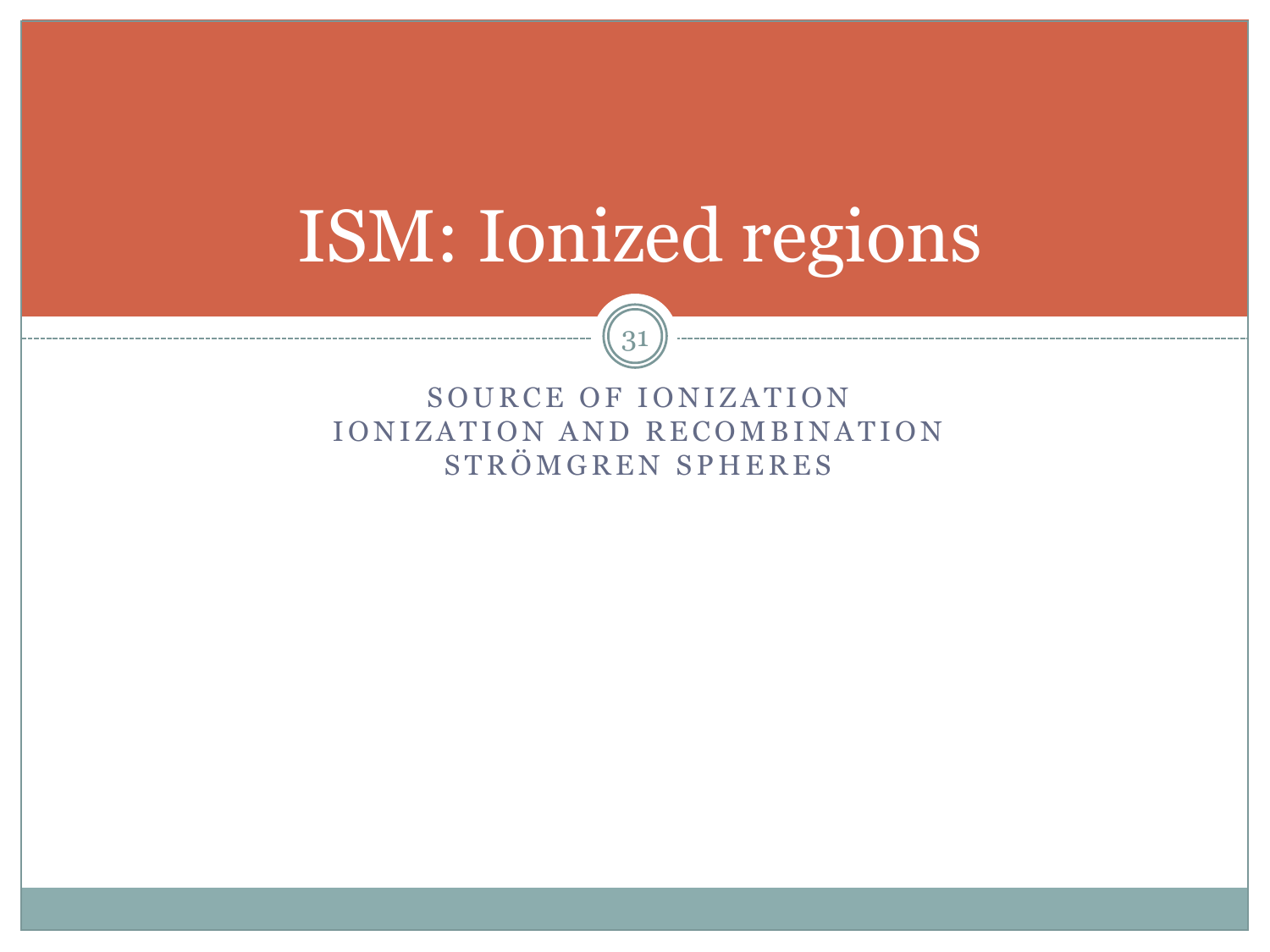## **The non-equilibrium ISM**

The ISM is generally not in thermodynamic equilibrium due to its low density and consequent low collision rates and low optical depths. Collisions between particles may result in radiative decay rather than redistributing internal energies. Photons can escape the system, or enter from external sources. Whereas the distribution of velocities remains generally Maxwellian, and described by a kinetic temperature on scales greater than a mean free path, the distribution of energy levels may be significantly different from the Boltzmann distribution. This can be formulated either as departure coefficients,

 $b_i =$  $n_{i,actual}$  $n_{i,LTE}$ 

or, more commonly, by defining an excitation temperature,  $T_{ex}$ , such that

32

$$
\frac{n_u}{n_l} = \frac{g_u}{g_l} e^{-(E_u - E_l)/kT_{ex}}
$$

Note that although  $T_{ex}$  has units of K, it is not a physical temperature and may not be equal to the kinetic temperature. It is a function of the energy level and parameterizes how far the distribution of states is from Boltzmann.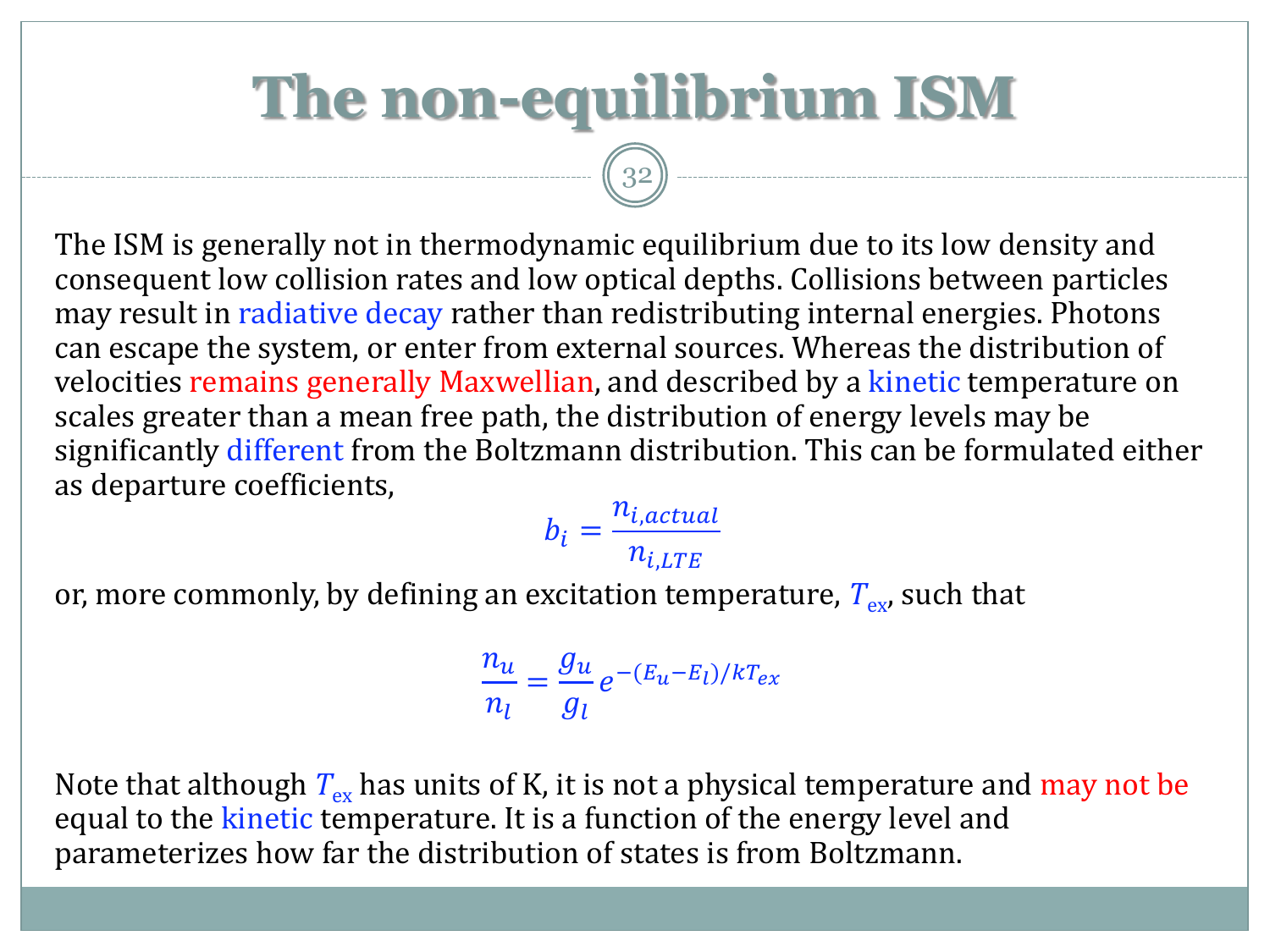## **The non-equilibrium ISM (2)**

 $(33)$ 

The interstellar radiation field is very dilute but populated by discrete energetic sources (e.g. OB stars) and can contain multiple spectral features from the gas. It is therefore generally very different from the Planck function which we can parameterize in terms of a brightness temperature.

Despite these complications, we can still look for a statistical equilibrium solution to the distribution of energy levels,

$$
\frac{dn_i}{dt} = \sum_{j \neq i}^{N} n_j P_{ji} - n_i \sum_{j \neq i}^{N} P_{ij} = \sum_{j \neq i}^{N} n_j (R_{ji} + C_{ji}) - n_i \sum_{j \neq i}^{N} (R_{ij} + C_{ij}) = 0
$$

where  $P_{ii}$  is the (radiative  $R_{ii}$  plus collisional  $C_{ii}$ ) rate from level *j* to *i*. This matching of forward and reverse rates is also known as the principle of detailed balance. Remember? See lecture 25.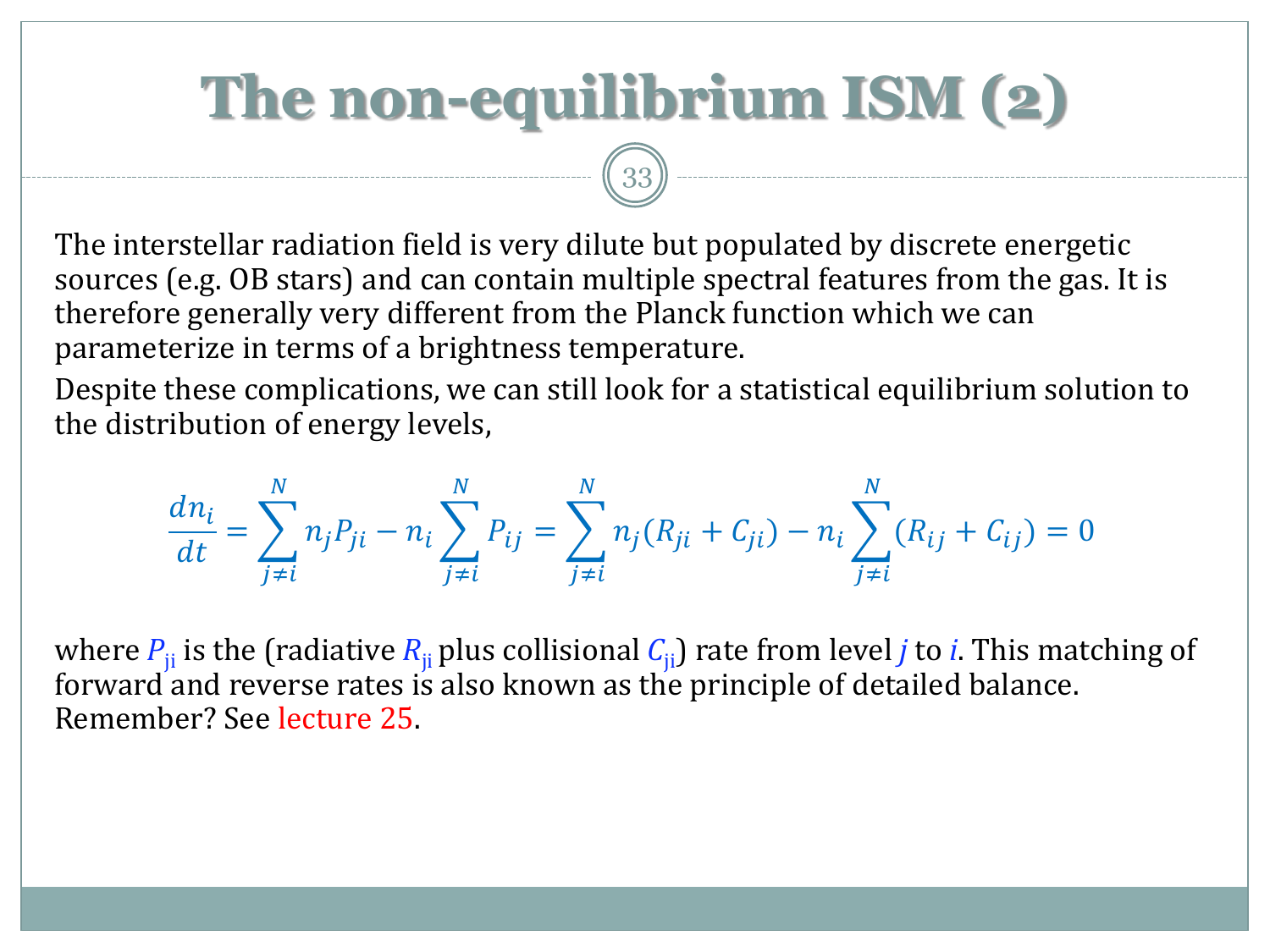## **Ionized regions**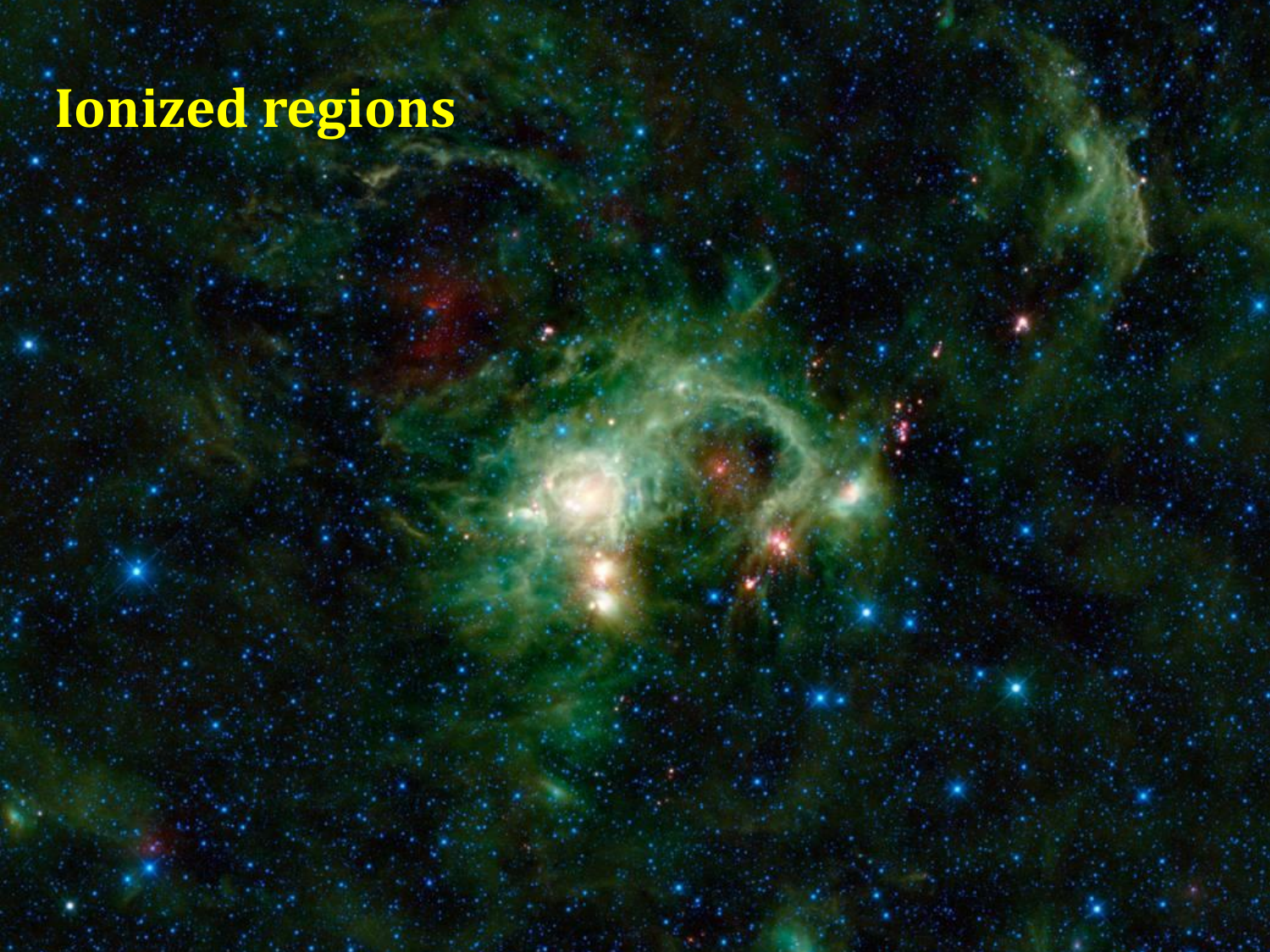

 $(35) -$ 

HII regions are zones of ionized atomic hydrogen. They are often associated with nebulae, and require gas that contains a continuous source of ionizing radiation. Ionization potential of hydrogen  $h\nu_0$  = 13.6 eV

 $(v_0=3.29\times 10^{15}$  Hz,  $\lambda_0=912\text{\AA})$ 

Thus, for ionization we need *hν* > 13.6 eV (it is  $\gg kT$  in neutral ISM  $\Rightarrow$  collisions unimportant)

This could be a massive star or a white dwarf, but either way it must be very hot.

Are OB stars hot enough? T≈3-5×10<sup>4</sup>K => E=kT≈3-5 eV < 13.6 eV => cannot ionize H...?

$$
B_{\lambda}(T) = \frac{2hc^2}{\lambda^5} \frac{1}{e^{\frac{hc}{\lambda kT} - 1}} \quad \Rightarrow \quad \text{can ionize H!}
$$

Yes, the OB stars are hot enough.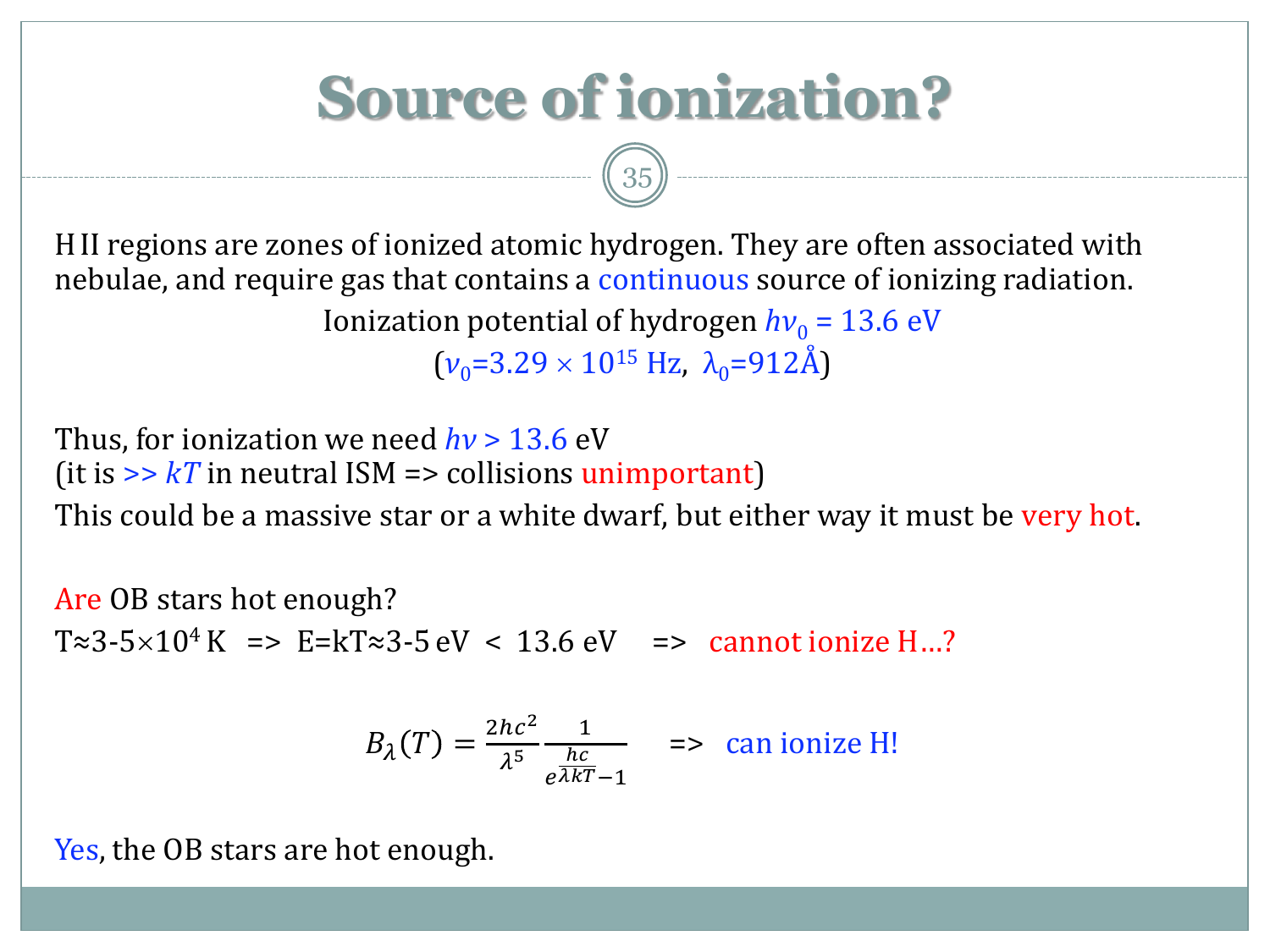

Without that **hot** central source, the protons and electrons in the ISM will quickly recombine – even with the ionizing source, it can only ionize a region of some given volume before recombinations will be happening as quickly as ionizations. The result will be a bubble of ionized gas, termed a **Strömgren Sphere**. Such HII regions are easily observable via the strong emission lines resulting from recombination. Thus, to add further to the nomenclature, they are also sometimes known as emission-line nebulae(remember the spectrum of the Cat's Eye Nebula?) Our goal now is to understand the size of the ionized bubble and its detailed ionization structure. In this effort, we define the ionization fraction

> $f \equiv$  $n_{H^+}(r)$  $n_H(r)$

For a fully neutral, atomic ISM  $f = 0$ , while full ionization implies  $f = 1$ . As hinted at in the preceding argument, to maintain a constant *f* we will want to make use of ionization equilibrium, where

# of recombinations / sec = # of ionizations / sec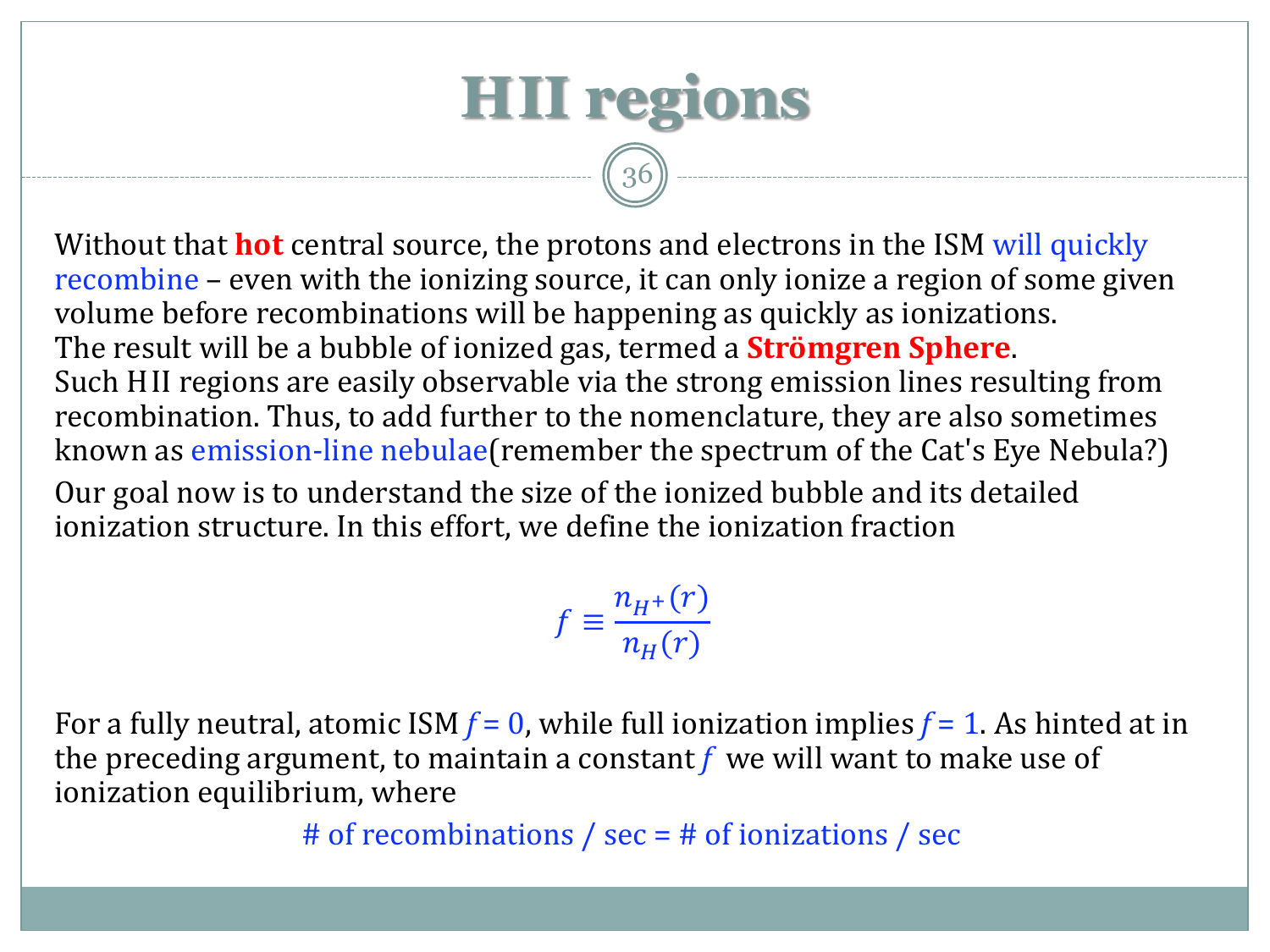## **Ionization and Recombination**

 $-37$ 

- Consider pure hydrogen gas
- Reaction:  $H + hv \leftrightarrow p + e$
- Ionization produces an electron of energy  $E_{\text{kin,e}} = h\nu-\chi_{\text{ion}}$ where  $\chi_{\text{ion}}$  is the ionization potential (one can assume all atoms to be in the ground state)
- Recombination to level *i* gives a photon

 $h$ *ν* =  $E_{\text{kin,e}}$  +  $\chi_{\text{ion}}$  /  $i^2 \approx \chi_1 (1/i^2 + 0.07 T_e/10^4 \text{ K})$ 

where  $\chi_{\text{ion}} \approx kT_{\text{e}}$  is kinetic energy of electron, *i* – is the main quantum number, plus a cascade of line (Balmer+Lyman etc.) photons. Photons recombining to the 1st level can still ionize hydrogen.

• Equilibrium: # of recombinations = # of ionizations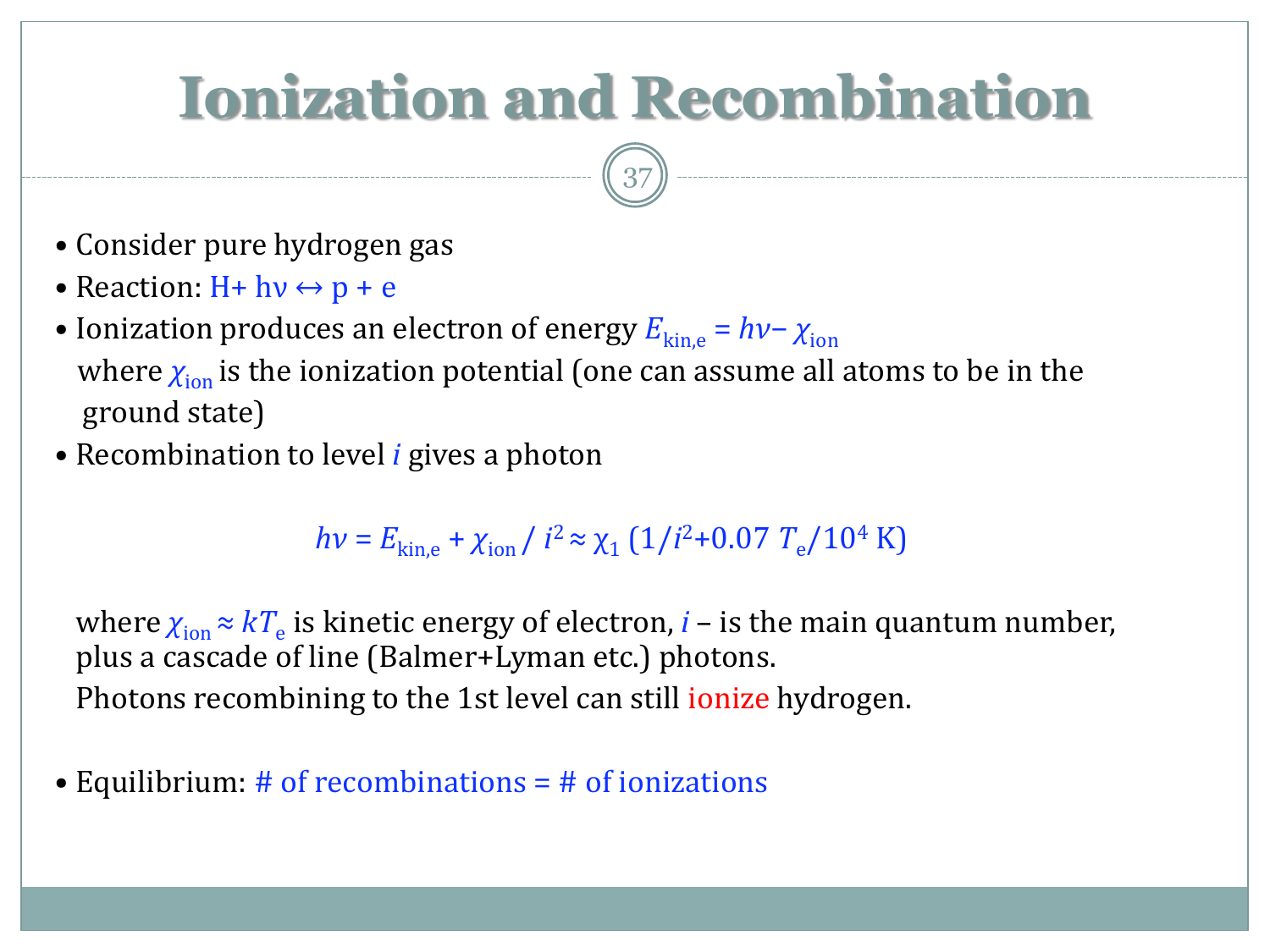#### **Energy redistribution and temperature**

38

- We have **e**, **p**, and neutral **H**.
- Why should we assume that all of them are described by the same temperature  $T_e = T_p = T_H$ ?
- Why should they have Maxwellian distribution?
- The distribution of injected electrons depends on incident photon spectrum.
- Electrons thermalize rapidly by collisions.
- Electrons and protons exchange energy much slower (since the masses are very different).
- Protons and neutrals exchange energy even slower  $\tau_{ee} \ll \tau_{ep} \ll \tau_{pH}$  but still  $\ll \tau_{dyn}$ ⇒
- Electrons lose energy in inelastic collisions (by radiation). Energy is taken from the gas energy as a whole. We associate gas temperature with  $T_{\rm e}$ .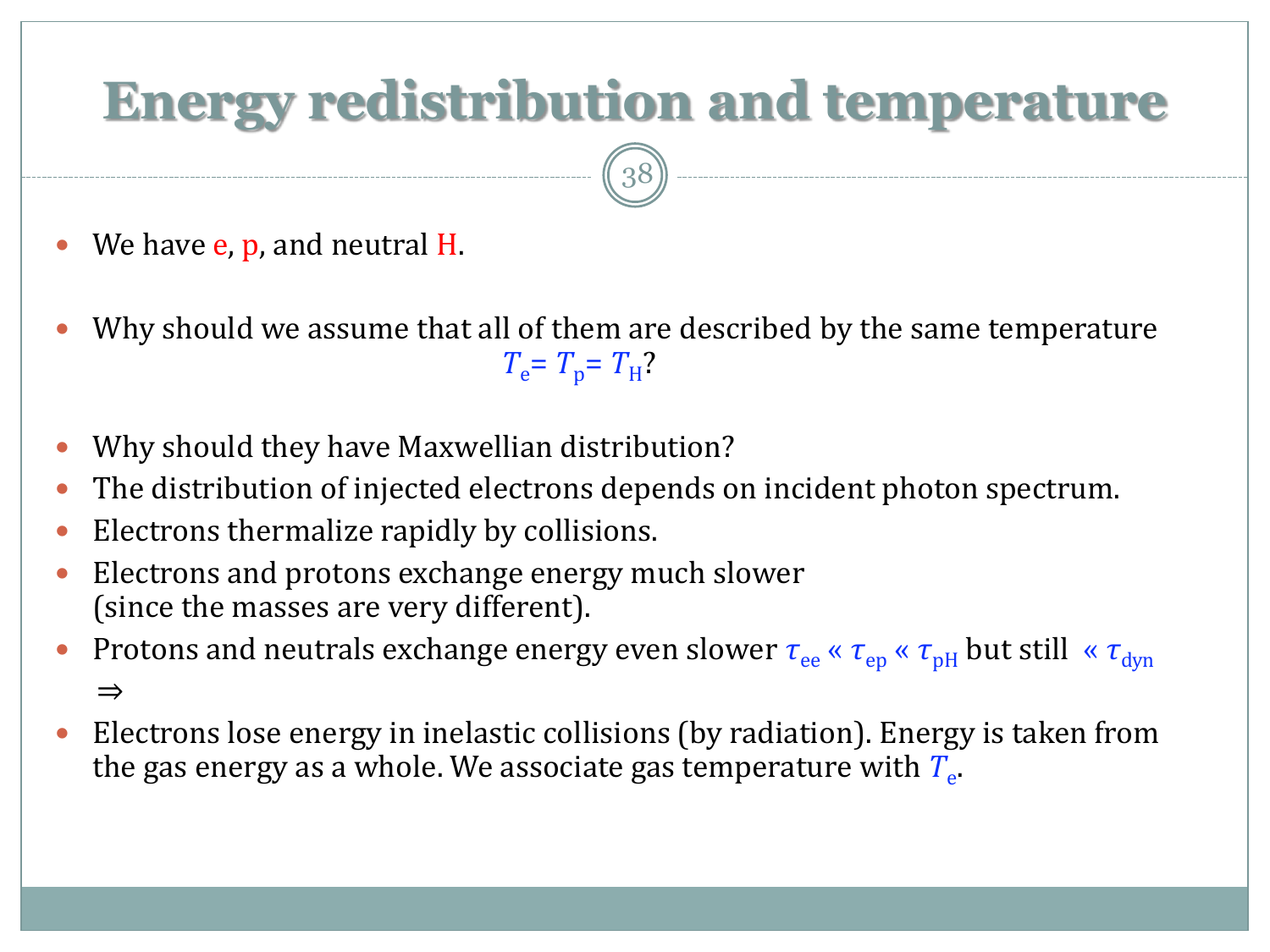## **HII regions: recombination (case A)**

- Recombination rate proportional to  $n_{e}n_{p}$ . Depends on  $T_{e}$ , since the recombination probability and the flux of electrons both depend on  $T_e$
- e can be captured in any level
- Recombination rate to level *i* is

 $N_{\text{rec},I}$  =  $n_{\text{e}}n_{\text{p}}\alpha_{i,\text{rec}}(T_{\text{e}})$  cm<sup>-3</sup> s<sup>-1</sup>

39

where  $\alpha_{i,\text{rec}}$  is the recombination coefficient.

Total "case A" recombination coefficient

$$
\alpha_A = \sum_{n=2}^{\infty} \sum_{l=0}^{n-1} \alpha_{nl}(T) \approx 4.2 \times 10^{-13} (T_e/10^4)^{3/4} \text{ cm}^3 \text{s}^{-1}
$$

Thus,

$$
N_{\text{rec}} = n^2 \alpha_{\text{A}} (T_{\text{e}}) \text{ cm}^{-3} \text{ s}^{-1}
$$

#### **However**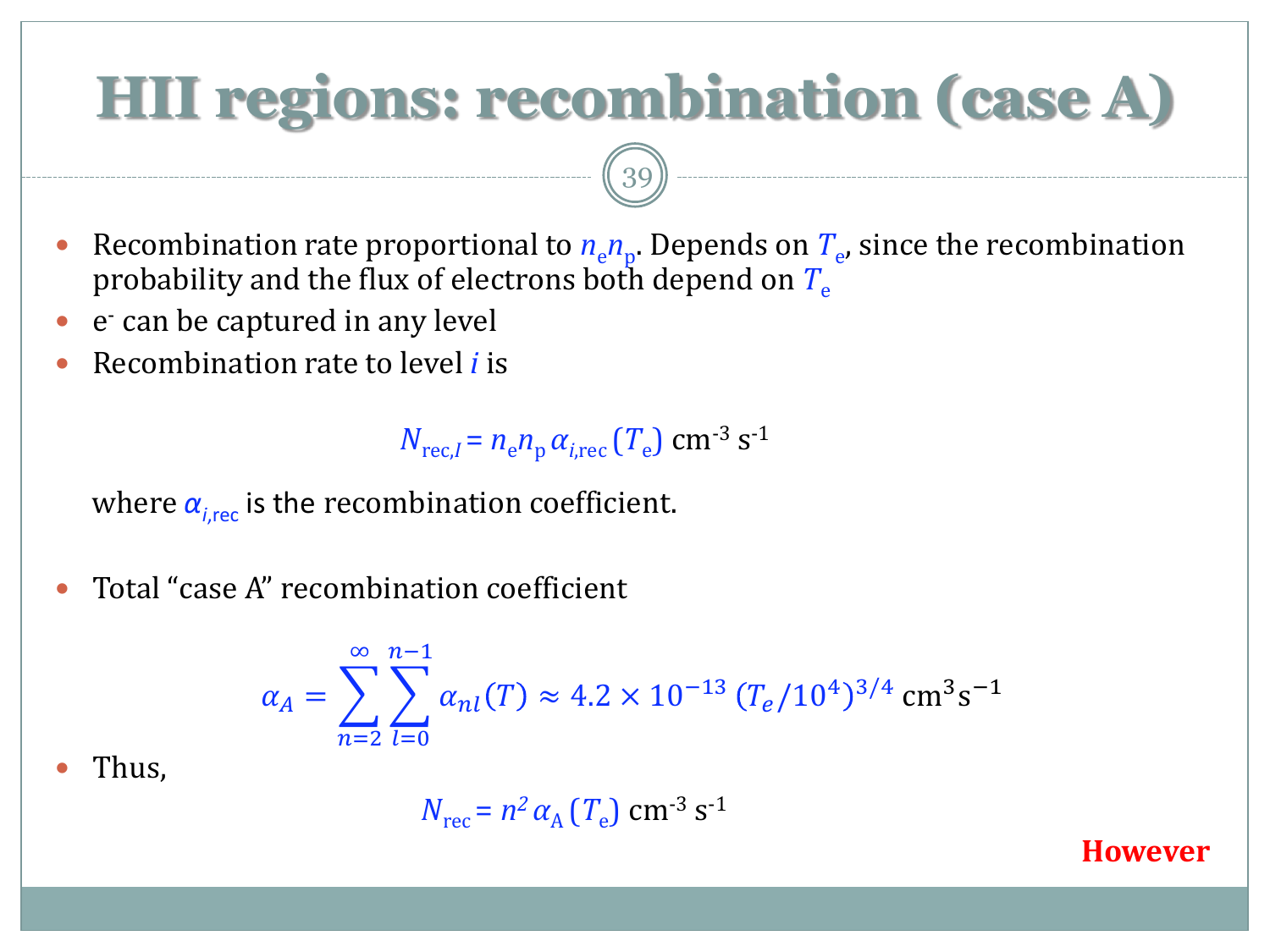## **HII regions: recombination (case B)**

40

 Photon produced by recombination to level 1 still can ionize gas. These photons produce "**diffuse**" radiation field. Assuming that these photons are absorbed nearby ("on-the-spot" approximation), one can just neglect these recombinations in the total recombination rate:

$$
N_{\text{rec}} = \sum_{i=2} N_{\text{rec},i} = n_{\text{e}}^2 \alpha_{\text{B}} (T_{\text{e}}) \text{ cm}^{-3} \text{ s}^{-1}
$$

where "case B" recombination coefficient

 $\alpha_B = \alpha_A - \alpha_1$ 

 $\alpha_{\rm B}$  (*T*<sub>e</sub>)  $\approx 2.6 \times 10^{13}$  (*T*<sub>e</sub> /  $10^4$  K)<sup>-3⁄4</sup> cm<sup>3</sup> s<sup>-1</sup>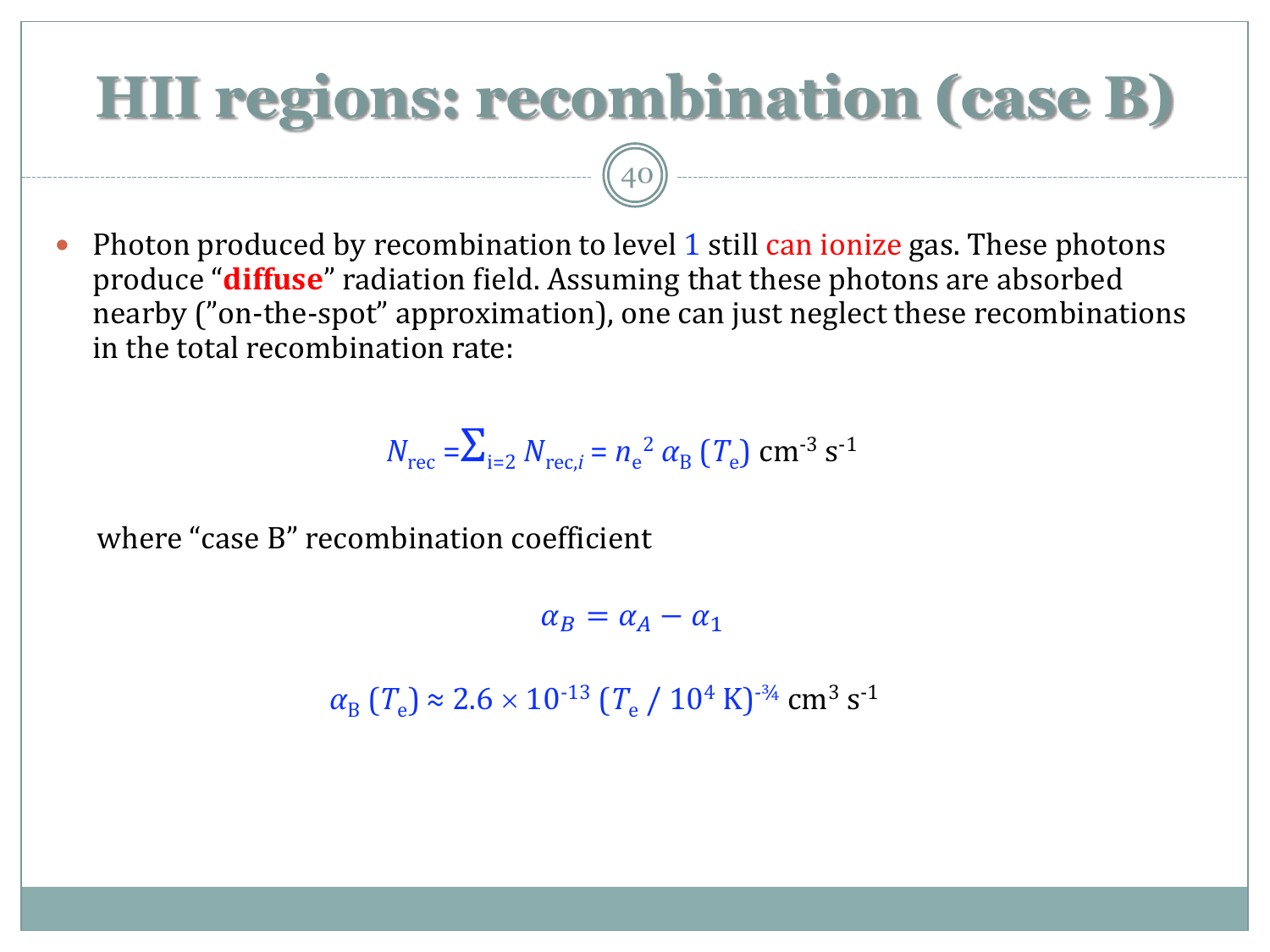## **Steady State in HII Regions**

41

 $H^+ + e^- \rightarrow H + hw$  $H + hv \rightarrow H^+ + e^-$ 

Case A recombination: gas optically thin to radiation produced after recombination

Case B recombination: gas optically thick to radiation just above 13.6 eV; photons produced in recombination are absorbed for photoionization of another atom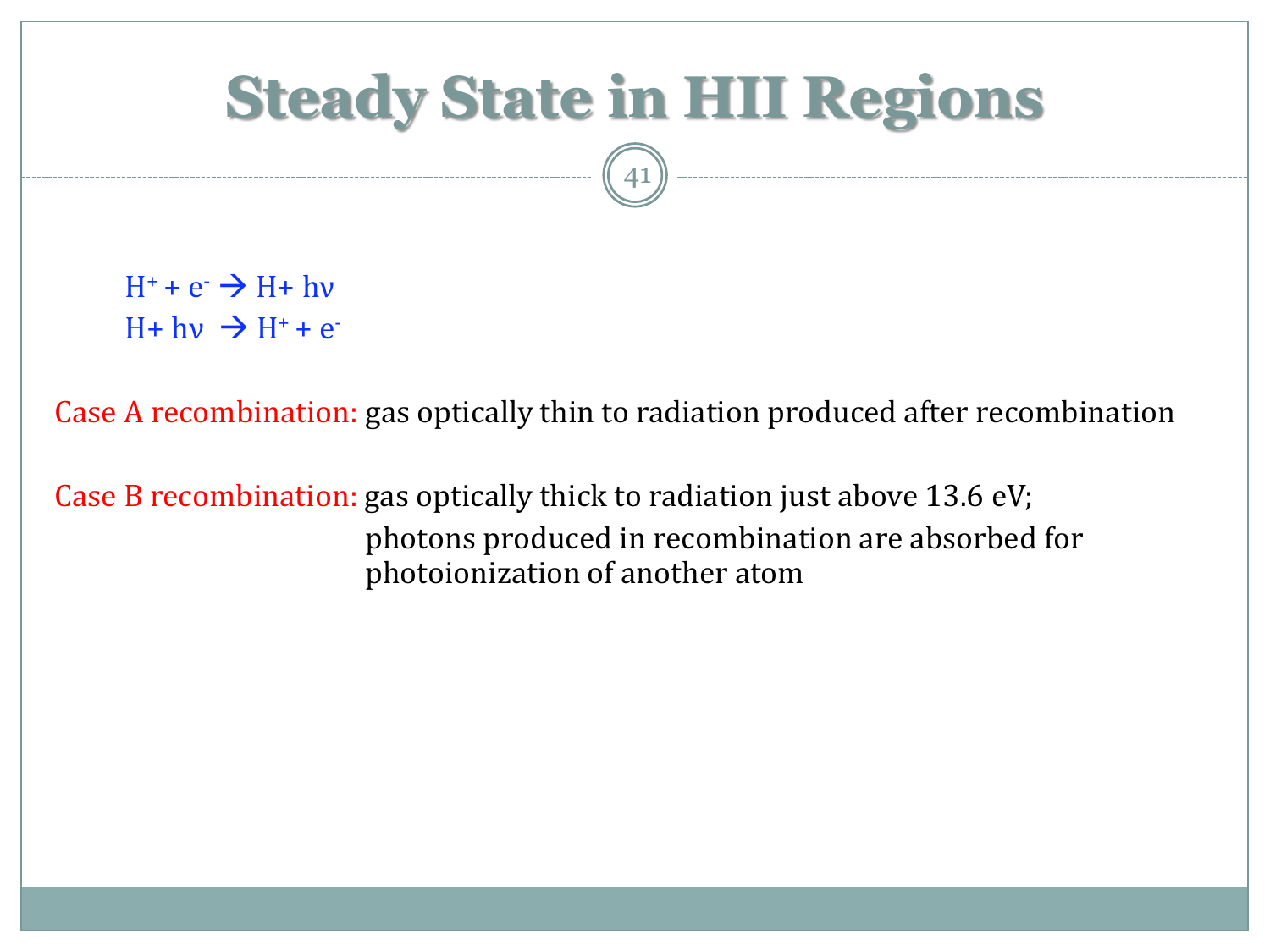#### **Photoionization/ Recombination**

42

- Transitions down are fast :  $A \sim 10^8$  s<sup>-1</sup> All atoms are on ground state (absorption in Balmer lines is negligible).
- Total ionization rate at distance *r* from the star is:

 $N_{\text{ion}}$ =  $n_{\text{H}}$  Γ<sub>*i*</sub> ≈  $n_{\text{H}}$  σ<sub>0</sub>  $N_{*}$ / (4πr<sup>2</sup>) cm<sup>-3</sup> s<sup>-1</sup>

where  $N_*$  is the number of stellar ionizing photons (with  $h\nu$  >13.6 eV) per second,  $\sigma_{0}$ =6.3 × 10<sup>-18</sup> cm<sup>2</sup> is the ionization cross-section at v=v<sub>i</sub>, and Γ*<sup>i</sup>* is the number of ionizations per atom per second from level *i*

$$
\Gamma_i = \int_{\nu_i}^{\infty} \frac{F_{\nu}}{h\nu} \sigma_i(\nu) d\nu, \quad \text{where} \quad F_{\nu} = L_{\nu} / 4\pi r^2
$$

 $\sigma_i$  is the ionization cross-section:  $\sigma_i$ =6.3 × 10<sup>-18</sup> (ν<sub>i</sub> / ν)<sup>3.5</sup> cm<sup>2</sup>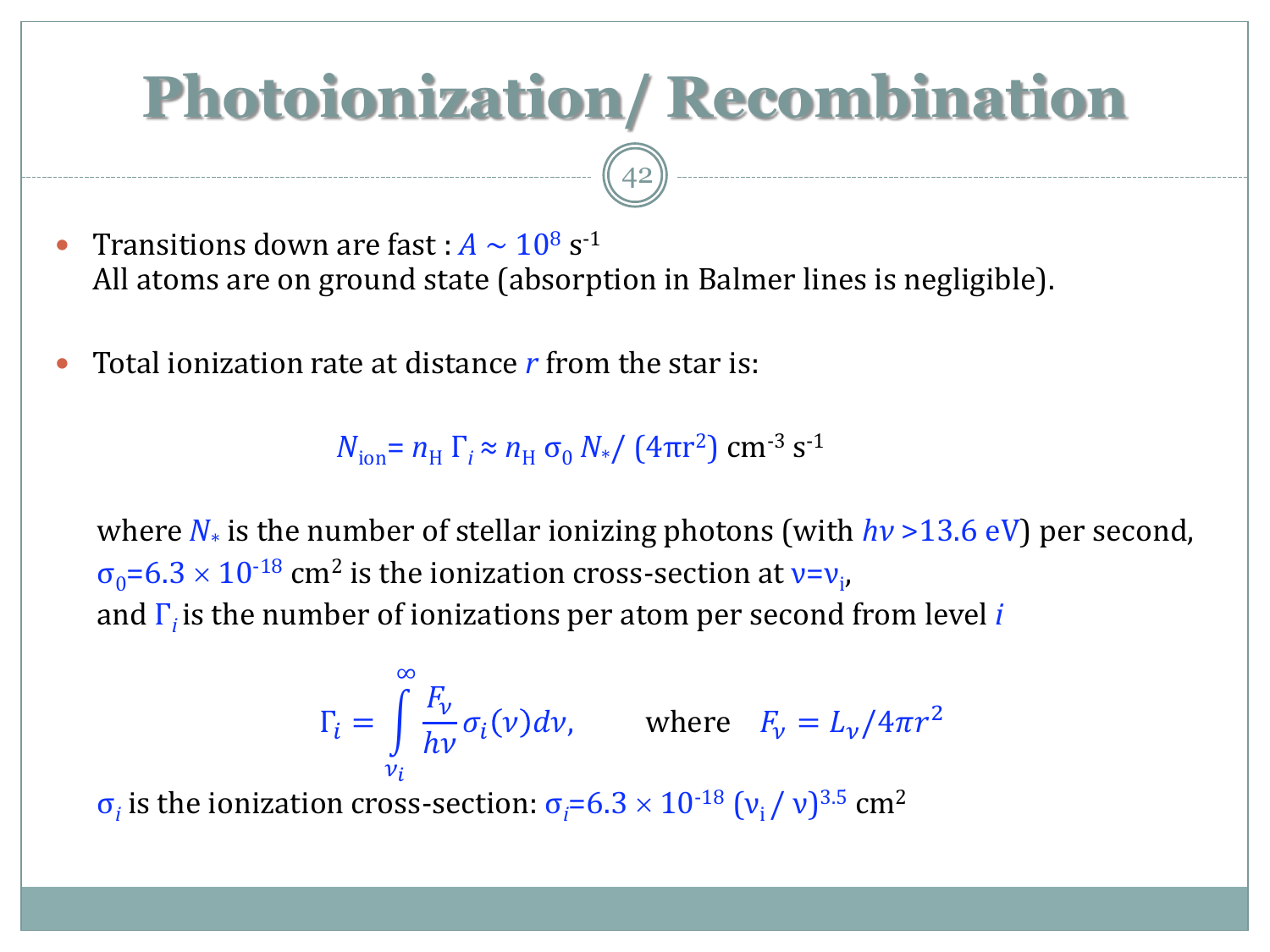#### **HII regions: ionization**

43

- Let introduce  $n_e = x n$  $n = n_p + n_H = n_e + n_H$
- Then  $n_{\rm H} = (1-x) n$

$$
N_{\text{rec}} = N_{\text{ion}} \implies x^2 n^2 \alpha'_{\text{rec}} (T_e) = (1-x) n \sigma_0 N_*/ (4\pi r^2)
$$

• For 06.5 star:  $N_* = 10^{49}$  s<sup>-1</sup>,  $r = 1$  pc,  $n = 10^2$  cm<sup>-3</sup>,  $T_e = 10^4$  K, we get  $(1-x) = 3 \times 10^{-5}$ , i.e.  $x \sim 1$  and hydrogen is almost fully ionized.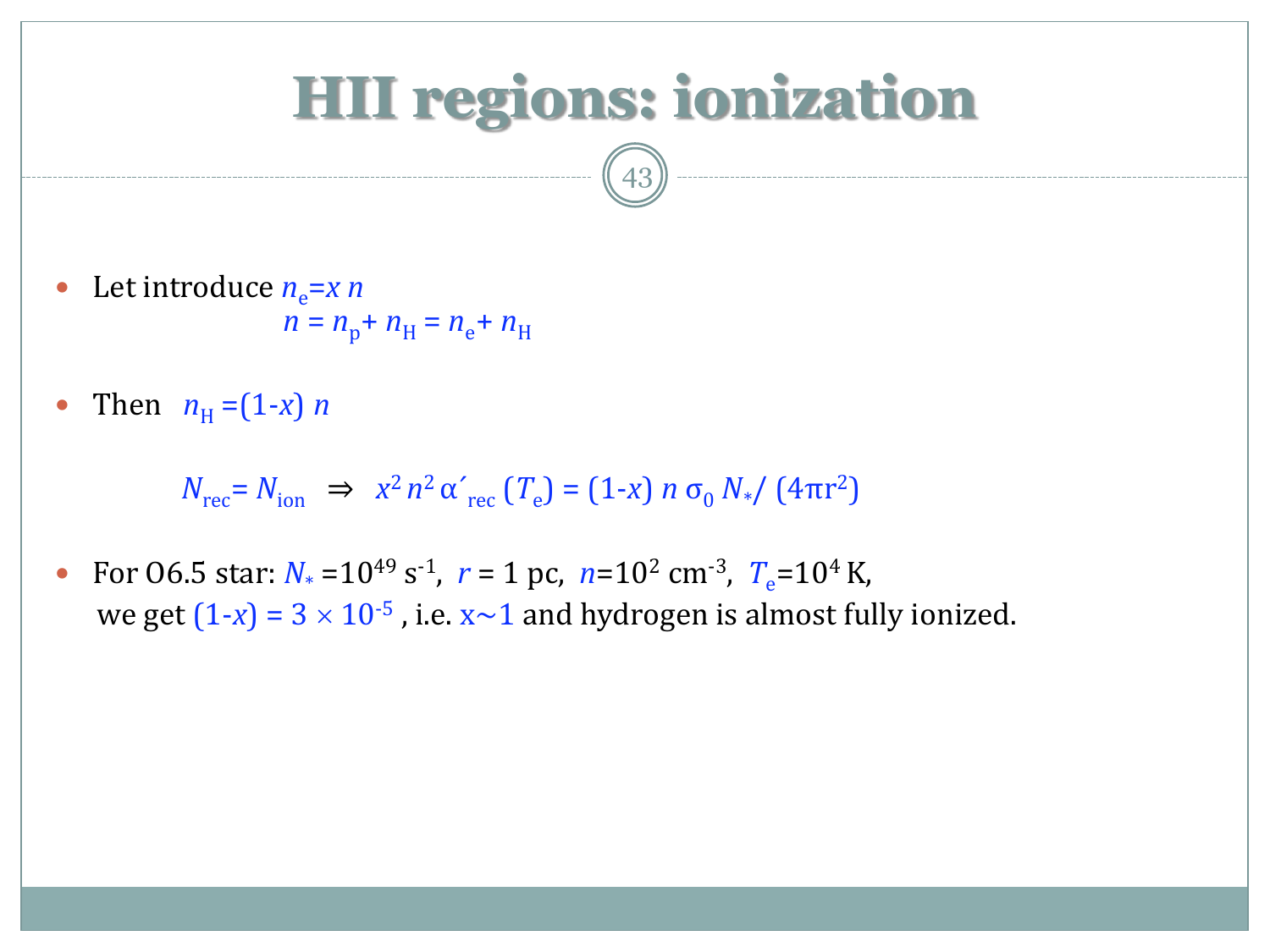## **Strömgren Spheres**

44

- Two components to local ionizing flux near a star:
	- o direct ionizing flux
	- o diffuse flux from recombinations to ground state
- Calculate radius of ionized sphere in uniform density: balance total number of ionizations (=number of ionizing photons the star produces) to the total number of recombinations to levels above ground  $\alpha^{(2)} = \alpha'$

$$
\frac{4\pi}{3}r_S^3 x^2 n^2 \alpha_B = N_* \quad \Longrightarrow \quad r_S = \left(\frac{3N_*}{4\pi n^2 \alpha_B}\right)^{1/3}
$$

• Strömgren radius for an O star:  $r_s$ =70 pc n<sup>-2<sub>3</sub></sup>; n=10<sup>2</sup> cm<sup>-3</sup>,  $r_s$  ~ 3 pc

 $\rightarrow$  OB stars have an enormous impact on the ISM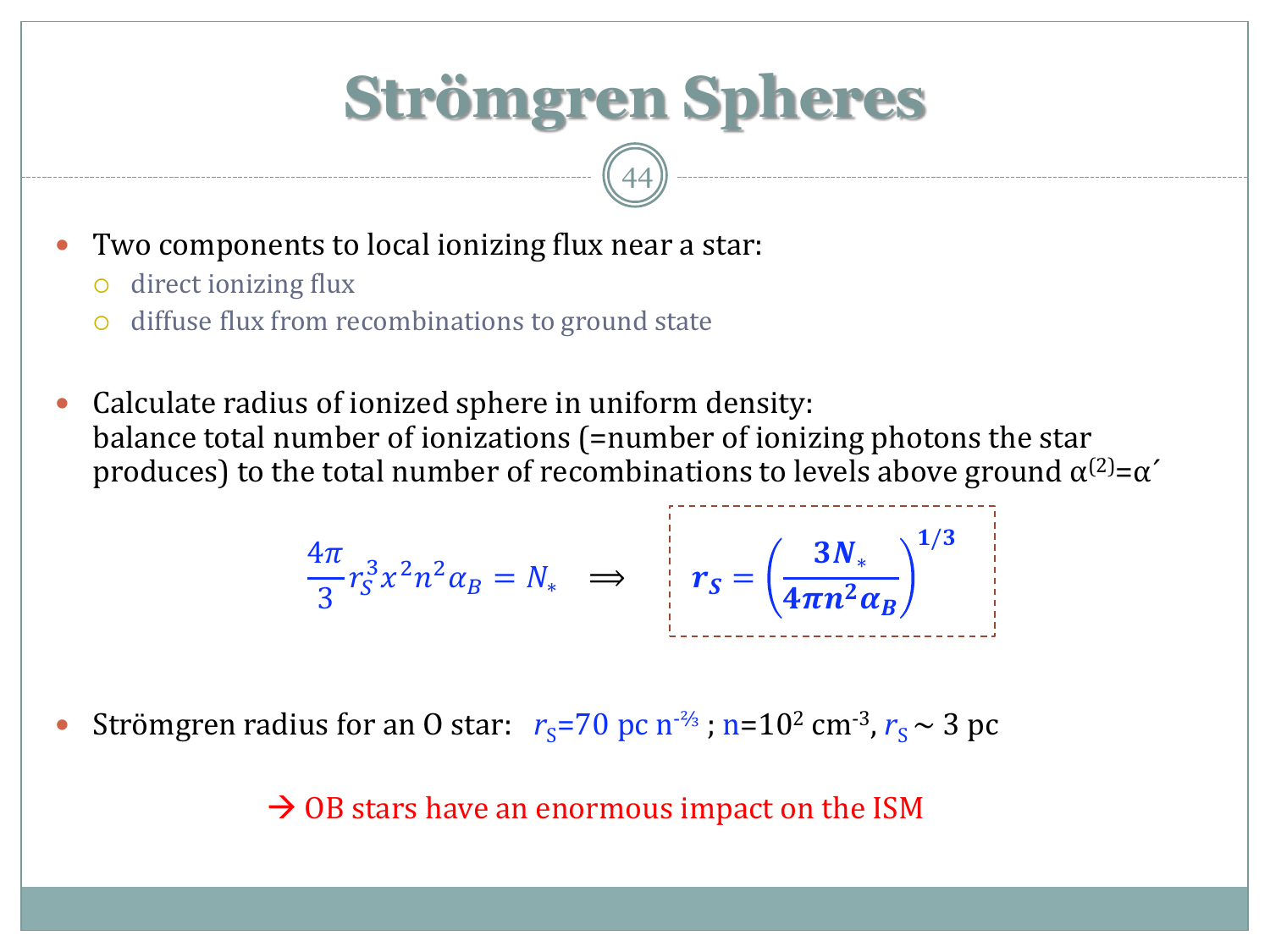## **Edges of HII regions**

45

- $n_H$  ↑, absorption ↑, ionizing photon flux ↓, n<sub>H</sub> ↑
- The optical depth  $\tau = \int n \sigma \, dl$  for ionization is huge.
- At Lyman edge,  $\sigma = 6.3 \times 10^{-18} \text{ cm}^2$ , so if  $n = 1 \text{ cm}^{-3}$ , the mean free path  $\Delta r$  (where  $\tau$ =1) is  $Δr = τ / n σ = 1.5 × 10<sup>17</sup> cm / n = 0.05 pc / n$

 $\Delta r / r_{\rm s}$ = 10<sup>-3</sup> *n*<sup>-1⁄3</sup> « 1

- Observed H II regions limited:
	- ionization bounded: all photons are used up for ionization, interstellar cloud has a larger extent than the nebula
	- density bounded: all atoms ionized, there are still photons left
- Ionization bounded H II regions have sharp edges